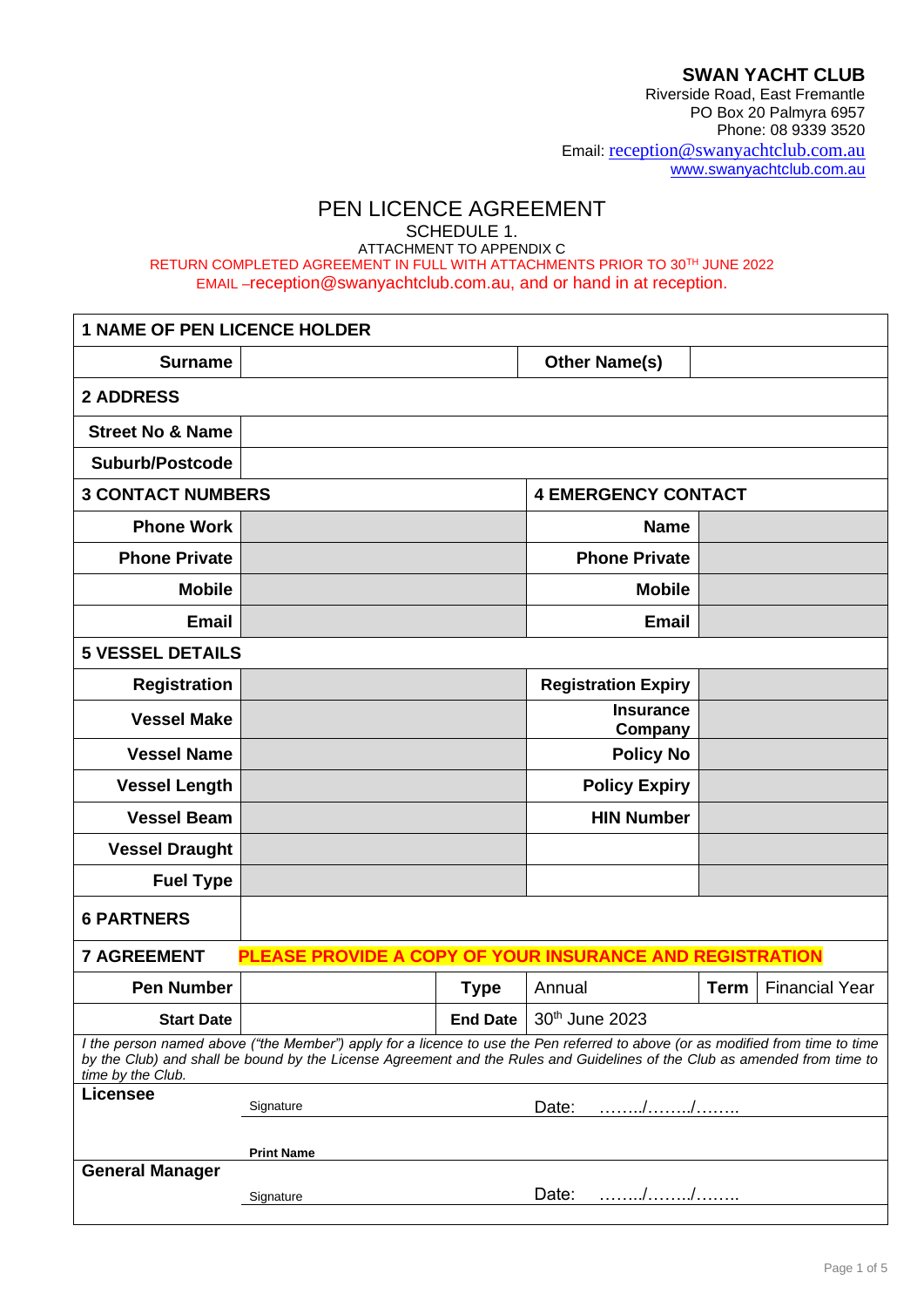# **LICENCE AGREEMENT**

# **RECITALS:**

By a Lease from the Western Australian Land Authority the Club has the power to grant licences of Pens within the leased premises and enters into this Agreement pursuant to that power.

# **OPERATIVE PART:-**

# 1 **DEFINITIONS AND INTERPRETATIONS**

1.1. In this Agreement unless the context otherwise requires, the following words and expressions have the following meanings:-

**"Act"** means any present or future Act of Parliament (Federal or State) and includes any amendments or re-enactment of it for the time being in force and includes by-laws and regulations under any Act;

this **"Agreement"** means this agreement and if varied as varied from time to time;

**"Authorised Officer"** means such person or persons as the Club may appoint from time to time;

**"Authority"** means any public body or authority of any kind having jurisdiction over the Club or its premises;

**"Club's Employees"** means each of the Club's employees, officers, agents, contractors, service suppliers, sub-Licensees, concessionaires, customers and those other persons who at any time are under the control of the Club and are on the Club's premises or in the Marina or its surrounds with the consent (express or implied) of the Club;

**"GST"** means the goods and services tax introduced by the A New Tax System (Goods and Services Tax) Act 1999 or any amendment thereto;

**"Length"** means bowsprits; anchors, marlin boards, davits, dinghies or any other attachments at bow and stern are included for measurement purposes.

**"Licence Fee"** means the fee under control of the Club.

**"Marina"** means the portion of the Swan Yacht Club Marina from time to time under the control of the Club.

**"Particulars"** mean the Particulars as in Schedule 1 of this Agreement.

**"Party"** means a party to this Agreement;

**"Pen"** means as the case requires either of the particular section of Jetty and the water adjacent to it ("a Jetty Pen") or alternatively, the area of the Dry Pens or as changed from time to time by the Club, and in respect to a Jetty Pen includes all equipment used on, or in connection with the Pen and any other improvements comprising or installed within the Pen;

**"Term"** means the term of this Agreement as specified in item 7 of the Particulars; and

**"Vessel"** means the vessel specified in item 4 of the Particulars or as notified to the Club by the Licensee from time to time in accordance with this Agreement.

The term **"Finger jetty"** is used for this as the purpose of a support for berthing and docking.

- 1.2. This Agreement binds each Party and their respective personal representatives, successors and permitted assigns. A reference in this Agreement to a Party means and includes that Party and its personal representatives, successors and permitted assigns.
- 1.3. This Agreement may only be varied by written instrument signed by each Party.
- 1.4. This Agreement is governed by and must be construed and interpreted in accordance with the law of Western Australia and where applicable, the laws of the Commonwealth of Australia.

# 2 **GRANT OF LICENCE**

2.1. In consideration of the Licensee paying the Licence Fee to the Club and performing all of the Licensee's obligations under this Agreement, the Club hereby grants to the Licensee the Licence, to access and use the Marina and the Pen during the Term subject to the terms and conditions contained in this Agreement, and the Rules and Guidelines of the Club as from time to time amended.

# 3 **FEES**

- 3.1 Upon signing of this Agreement, the Licensee must:-
	- (1) pay the Licence Fee (including the ingoings fee for first time allocations) within 7 days of allocation.
	- (2) If allocated temporarily payment is due within 30 days.

If the Club is put to any expense by the Licensee during or at the expiry of the Term, the Licensee must pay all outstanding fees prior to removal of the vessel from the Clubs grounds.

# 4 **LICENSEE'S COVENANTS**

The Licensee covenants with the Club, on his own behalf and on behalf of the Licensee's Employees, Agents and invitees, that throughout the Term the Licensee will:-

## 4.1. **Use of Pen**

Not use, or permit the use of, the Pen for any purpose which is not permitted by the Club.

## 4.2. **Indemnity**

At all times during the Term and notwithstanding any policy of insurance required by this Agreement or the Rules and Guidelines of the Club, indemnify and keep indemnified the Club from and against:-

- (1) all damage to, or loss of, any property of the Club, or any other person or any injury to any person; and<br>(2) all actions, suits, proceedings, claims costs, expenses and demands (on a full indemnity basis), cause
- all actions, suits, proceedings, claims costs, expenses and demands (on a full indemnity basis), caused by, arising out of, or incidental to any negligent act, default or omission of the Licensee or its Employees, Agents and Invitees in relation to use or misuse of the Licence, the Pen, or the Vessel whilst within the Marina.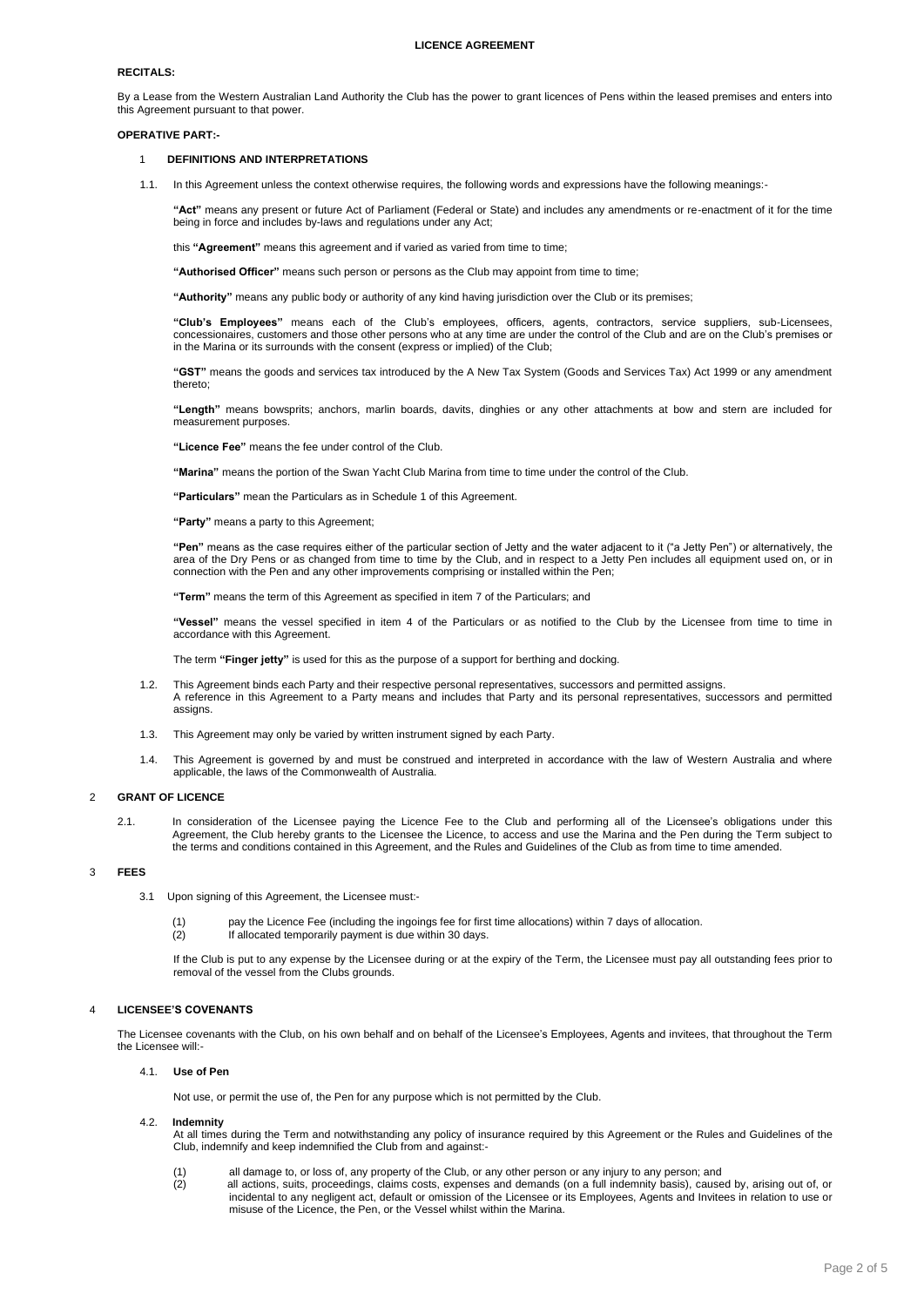#### 4.3. **Compliance with Legislation and Notices**

Comply with and perform all requisitions and all works as are required of, or directed to be done by, the Licensee (as occupier or otherwise) pursuant to any Act affecting the Pen or the Marina and/or by the direction of any Authority, including any structural works or alterations required or directed, and will indemnify the Club from and against being required to comply with and perform any such requisitions or work and from any claims, moneys and expenses relating, and incidental, to any such requisitions or work.

#### 4.4. **Licences and Permits**

Keep in force all licences and permits required by the Licensee or others in relation to the Pen or within the Marina.

The Licensee must;

- Submit a copy of registration papers in his own name, for the registered boat against the pen.
- (ii) Submit full details of the partners or other parties having a financial interest in the ownership of the vessel, including their full names and addresses, their membership numbers and their respective pen deposit receipt numbers and dates thereof.

## 4.5. **Maintenance and Repair**

- (i) In the case of a Jetty Pen keep and maintain the Pen in good and tenantable repair, fair wear and tear accepted, and will replace all or any item of the Pen as and when a prudent Licensee would do so.
- (ii) In the case of a Dry Pen keep the surface of the area of the Pen in good repair and condition, fair wear and tear excepted, and free from the Licensee's plant and equipment and rubbish as well as free from all oil and other stains.

And in addition in either case the Licensee will make good any damage occurring after the commencement date of the Term and undertake any reasonably necessary repairs to any part of the Pen as soon as practicable after receiving a notice in writing from the Club or any Authority to that effect and if remedy of those defects or necessary repairs has not commenced within seven days of receiving notice, or where those repairs involve major structural work then the Club may arrange for all necessary work to be done at the sole expense of the Licensee and all moneys due for that work will be deemed to be a debt due from the Licensee to the Club.

## 4.6. **Additions by Licensee**

Not make any addition or alteration to any part of the Pen whatsoever without the Club's and any relevant Authority's prior written consent. All permitted alterations or additions shall be made, completed and carried out to the entire satisfaction of, and the materials used therein shall be approved by, the Club and any relevant Authority.

## 4.7. **Negligent Use of Pen**

Not commit, or permit, anything whereby any insurance taken out in respect of the Pen, or the Marina may be rendered void or voidable or whereby any relevant insurance premium may be increased.

## 4.8. **Notices to be delivered to the Club**

Deliver copies of all notices, orders, requisitions directions and summonses which affect the Pen, the Marina or surrounding areas in any way, to the Club immediately upon receipt of the same.

#### 4.9. **Entry by the Club to Rectify Breach**

Permit the Club to do, or cause to be done, all things necessary to rectify any breach by the Licensee of any of the terms, conditions, covenants and agreements in this Agreement (without the Club being under any obligation to do so and without prejudice to the Club's other rights, powers, remedies or discretions) and all reasonable costs and expenses incurred by the Club resulting from such breach (including the wage, fees and remuneration of any workmen, servants, agents, solicitors, surveyors or architects employed or engaged in that respect) will be a debt due and payable by the Licensee to the Club upon demand.

## 4.10. **Encumbrances, Sub-licensing and Assignment**

- (I) Not allow any encumbrance over the Pen nor assign, transfer or part with possession of the Pen or the Licence or any entitlement in relation to the Pen arising under this Agreement, to any person without the Club's prior written consent which may be given or withheld in the absolute discretion of the Club.
- (II) In the event that the Licensee wishes to assign transfer or part with possession of the Pen the Licensee shall given written notice to the Club of the Licensee's wishes whereupon the Club, if it consents in its absolute discretion to such assignment transfer or parting of possession, the Club may assign transfer or allow possession of the Pen to another Licensee on such conditions as the Club thinks fit.
- (III) The Licensee shall be entitled to receive from the Club for the balance of the Term or such part of the Term as the Licensee is not in possession or entitled to possession of the Pen reimbursement of that portion of the Licence Fee paid by the Licensee in respect to the portion of the Term during which the Licensee is not in possession of the Pen and the Pen is occupied.

#### 4.11. **Insurance**

The Licensee must at all times keep the Vessel and any other property owned or brought into the Marina by the Licensee and/or invitees of the Licensee fully insured whilst within the confines of, or near to the Marina against loss or damage by fire, explosion, storm, tempest, typhoon, earthquake, accidental damage, burglary, act of God.

The Licensee will SUBMIT a current copy of the insurance policy referred to in section 4.And will deliver copies of the receipts for payment of premiums to the Club within 7 days. Third party insurance minimum value of 10 million dollars.

**If a Club member is unable to obtain comprehensive insurance cover for their boat, they must advise the Mooring committee reasons in writing and it will be at the committee's discretion to grant occupation continued or otherwise, subject to at least third party liability cover.**

#### 4.12. **Costs**

Pay the costs of and incidental to the instructions for the preparation, execution and stamping of this Agreement and all costs charges and expenses incurred by the Club for the purpose of or incidental to the preparation and service of any notice requiring the Licensee to remedy a breach of any of the covenants contained in this Agreement.

#### 4.13. **Removal of Licensee's Property**

Upon expiry of the Term or earlier termination by the Licensee or Club, leave the Pen and the Marina (including the seabed) in a clean and tidy condition entirely at the Licensee's own cost, including, if required by the Club, the removal of any mooring equipment installed by the Licensee and repair any damage caused by that removal and if the Licensee fails to do so then the Club may do, or cause to be done, all things which are required to be done by the Licensee by this clause at the sole cost of the Licensee.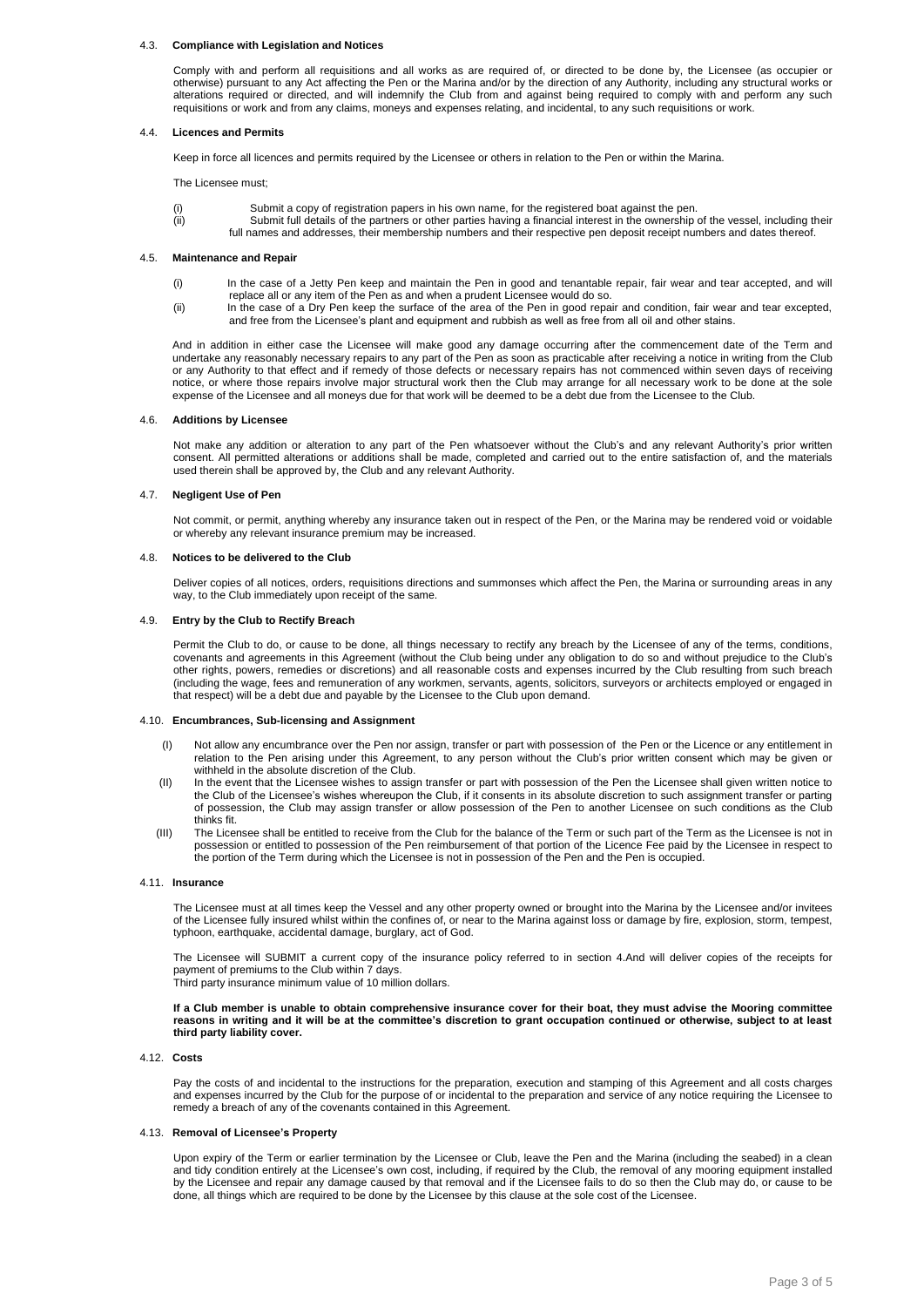# 5 **RESPONSIBILITY FOR DAMAGE**

- 5.1. The Club will not be responsible in any way for:-
	- (1) any damage from any cause whatsoever that any Vessel owned or used by the Licensee, or by any person lawfully authorised by the Licensee pursuant to this Agreement, may at any time sustain while in the Pen or entering or leaving the Pen;
	- (2) any loss resulting from the theft of any Vessel owned or used by the Licensee, or any person lawfully authorised by the Licensee pursuant to this Agreement, while in the Pen or for the theft of any parts, equipment or contents of any such Vessel; and
	- (3) any injuries which the Licensee or any of the Licensee's Employees, Agents and Invitees may at any time sustain while in or upon the Pen however occurring.

# 6 **REMOVAL OF VESSEL**

- 6.1 The Club may (at the cost and expense of the Licensee) in case of an emergency, or any other reasonable reason or upon the termination of this Agreement, remove any Vessel from the Pen and anchor, moor or store it at such place and by such means as the Club (using reasonable care) determines. The Club will not be liable in any way whatsoever to the Licensee or any person claiming through or under the Licensee in respect of anything done by the Club pursuant to this clause. The Club will notify the Licensee in writing of the location of any Vessel so removed from the Pen as authorised by this clause which notice will be dispatched by both pre-paid post and, where possible, by facsimile or other electronic means, on the day following such removal.
- 6.2 The Club may at any time require the Licensee to vacate the Licensee's Pen either temporarily or permanently and to take up another Pen within the Marina and/or to another suitable location nominated by the Club to assist the Club for any reason required by the Club acting reasonably. The Club will not be liable to pay any compensation to the Licensee in respect to any period during which the Licensee is so required to vacate the Licensee's Pen. Where the Licensee is required to move permanently to another Pen the terms of this Agreement shall apply for the remainder of the term to the new Pen.
- 6.3 If the Licensee is temporarily not occupying the Licensee's Pen then the Club may let the Pen on such conditions as it thinks fit until the Licensee again occupies the Pen

# 7 **NATURE OF RIGHTS**

7.1. The rights conferred by this Agreement are in contract only and do not create in or confer upon the Licensee any tenancy of, or any proprietary rights in, and to, the Licence or physical ownership of any part of the Pen or the Marina.

# 8 **DEFAULT**

- 8.1. A Default occurs if:-
	- (1) the Licensee commits a fundamental breach of this Agreement; or
	- any moneys payable under this Agreement, or pursuant to the Club's Rules and Guidelines are at any time in arrears and unpaid for 7 days after written demand for payment has been given by the Club; or
	- (3) the Licensee does not comply with any of its other obligations under this Agreement and that non-compliance continues for 7 days after written demand for rectification has been given by the Club.

# 9 **CLUB'S RIGHT TO TERMINATE**

- 9.1 If a Default occurs, the Club may terminate the Licensee's right to use the Pen by notice in writing to the Licensee effective immediately upon receipt of that notice by the Licensee.
- 9.2 The Club's rights in clause 9.1 are in addition to any other rights which the Club may have against the Licensee under this Agreement or at law.
- 9.3 Termination of the Licensee's entitlement to use the Pen under clause 9.1 entitles the Club to all unpaid moneys due as at the date of termination together with all costs, expenses and damages arising from termination and the loss of the Licence Fee (if any) or any other moneys due under this Agreement.
- 9.4 Failure to comply with any club rules, regulations and guidelines as from time to time amended.

Including failure to undertake 5 designated club events which are; AGM, Half Yearly Meeting, Busy Bees (2), Open Mooring Meetings (4), Commodores Ball, Sail Past on Open Day, Voting and any other events nominated by the Committee.

- 9.5 If the Licensee or any partner in the vessel disposes of his/hers interest in the vessel to any person who is not a financial member of the club and is not registered with the club pen wait list.
- 9.6 If permanent power is required to be delivered to the vessel, purchase from the club, the approved Swan Yacht Club extension cord and pay the power supply fee as set out in Appendix A.

# 10 **WAIVER**

10.1 Waiver by the Club of the Licensee's breach or non-observance of any of the covenants or conditions of this Agreement will not be construed as a general waiver and any waiver will relate only to the particular breach or non-observance in respect of which it was made. Acceptance by the Club of any Licence Fee or other moneys payable under this Agreement does not constitute a waiver by the Club.

#### 11 **GOODS AND SERVICES TAX**

11.1 Subject to this Clause any payment made by the Licensee to the Club is inclusive of GST and represents the value of the taxable supply for which payment is to be made.

#### 12 **CHANGE OF DETAILS**

- 12.1 If any of the details contained in the Particulars change during the Term, the Licensee must notify the Club within seven days of the change occurring.
- 12.2 The Licensee must obtain the consent of the Club (which consent will not be unreasonably withheld) before changing the Vessel occupying the Pen.